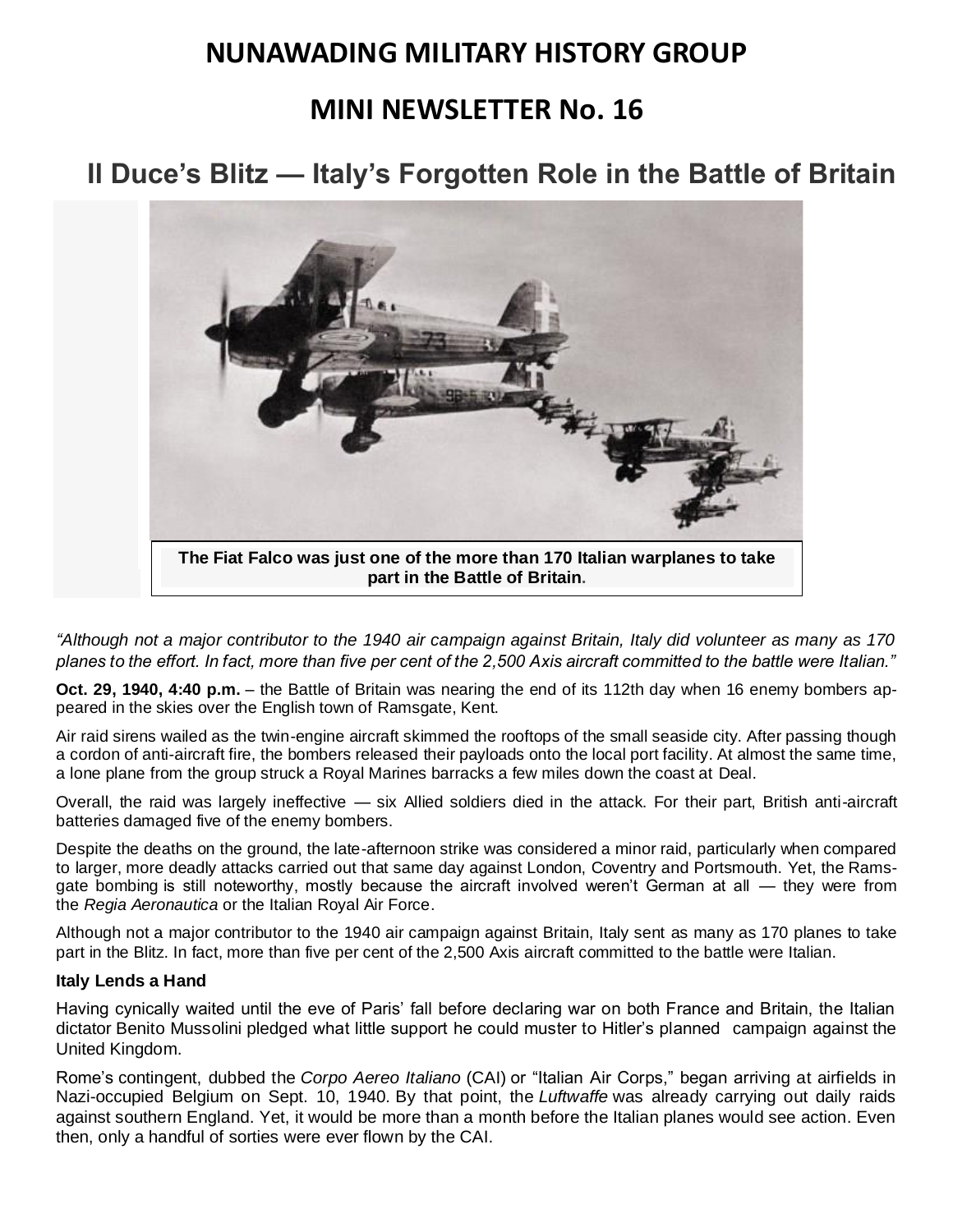#### **Italy's Warplanes**

Among the Italian warplanes to see action in the Battle of Britain was the [Fiat BR.20,](http://www.militaryfactory.com/aircraft/detail.asp?aircraft_id=470) a twin-engine, medium bomber.

First introduced in 1936, the BR.20 had already flown missions against republican forces in the [Spanish Civil](http://en.wikipedia.org/wiki/Spanish_Civil_War)  [War.](http://en.wikipedia.org/wiki/Spanish_Civil_War) Japan too had ordered 80 of the machines and by the end of the 1930s were using them with some success in China. The BR.20, which had a crew of five, could deliver 3,500 lbs. of bombs — about three-quarters the



payload of a German [Heinkel 111.](http://en.wikipedia.org/wiki/Heinkel_He_111) But with a top speed of 440 km/h (270 mph) and only three defensive machine guns, the bomber was an easy target for RAF fighters. In fact, during one abortive raid on Kent, launched on Nov. 11, 1940, a formation of 10 BR.20s with fighter escort fell prey to a squadron of [Hawker Hurricanes.](https://en.wikipedia.org/wiki/Hawker_Hurricane) Within moments, three of the bombers had been destroyed and another three were damaged but still airworthy. Upon learning of the encounter, Prime Minister Churchill quipped that the Italian warplanes would have been more useful to the Axis had they been on hand to defend the port of Taranto, which [was attacked by Royal](http://en.wikipedia.org/wiki/Battle_of_Taranto)  [Navy aircraft](http://en.wikipedia.org/wiki/Battle_of_Taranto) that very same day.



**The Fiat CR.42**

In addition to the BR.20, two different classes of Italian-made fighter planes took to the skies over Britain. One was the [Fiat G.50](http://en.wikipedia.org/wiki/Fiat_G.50) *Freccia*, Italy's best interceptor at the time. But with a top speed of 470 km/h (290 mph), the G.50 came up short against RAF Hurricanes and [Spitfires.](https://en.wikipedia.org/wiki/Supermarine_Spitfire) Yet, *Freccias* still flew escort on 34 separate Axis bombing raids. Despite their shortcomings, only one G.50 was ever lost in action over England. Seven were damaged. Perhaps the most effective of the Italian warplanes to fight in the Battle of Britain was the [Fiat CR.42](http://en.wikipedia.org/wiki/Fiat_CR.42) *Falco*, a small, lightly armed, yet surprisingly nimble open-cockpit bi-plane. With a maximum speed of just 440 km/h (270 mph), it was much slower than Britain's front-line fighters. Yet, the *Falco* could easily out-turn and out-maneuver any RAF interceptor sent up against it. Although no Allied planes were lost to the CR.42 during the Battle of Britain, it was still dangerous in the hands of a skilled pilot. Allied aviators learned to give the tiny war bird a wide berth in dogfights.